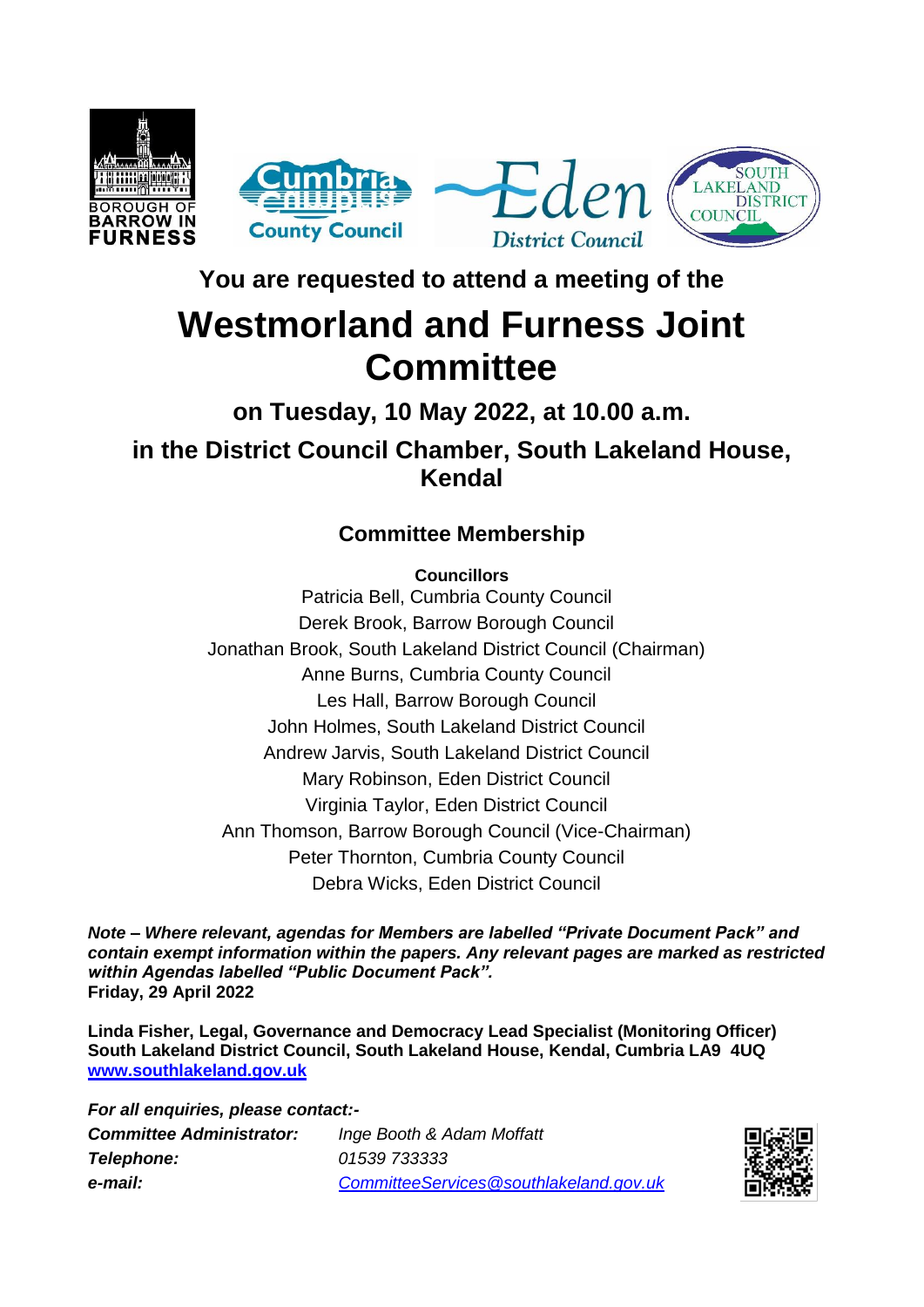| <b>AGENDA</b> |                                                                                                                                                                                                                                                                                                              |           |
|---------------|--------------------------------------------------------------------------------------------------------------------------------------------------------------------------------------------------------------------------------------------------------------------------------------------------------------|-----------|
|               |                                                                                                                                                                                                                                                                                                              | Page Nos. |
| <b>PART I</b> |                                                                                                                                                                                                                                                                                                              |           |
| 1             | <b>APOLOGIES</b>                                                                                                                                                                                                                                                                                             |           |
|               | To receive apologies for absence, if any.                                                                                                                                                                                                                                                                    |           |
| $\mathbf{2}$  | <b>MINUTES</b>                                                                                                                                                                                                                                                                                               | $5 - 10$  |
|               | To authorise the Chairman to sign, as a correct record, the minutes of the<br>meeting of the Joint Committee held on 11 April 2022.                                                                                                                                                                          |           |
| 3             | <b>DECLARATIONS OF INTEREST</b>                                                                                                                                                                                                                                                                              |           |
|               | To receive declarations by Members of interests in respect of items on<br>this Agenda.<br>Members are reminded that, in accordance with the revised Code of<br>Conduct, they are required to declare any disclosable pecuniary interests                                                                     |           |
|               | or other registrable interests which have not already been declared in the<br>Council's Register of Interests. (It is a criminal offence not to declare a<br>disclosable pecuniary interest either in the Register or at the meeting.)<br>Members may, however, also decide, in the interests of clarity and |           |
|               | transparency, to declare at this point in the meeting, any such disclosable<br>pecuniary interests which they have already declared in the Register, as<br>well as any other registrable or other interests.                                                                                                 |           |
|               | If a Member requires advice on any item involving a possible declaration<br>of interest which could affect his/her ability to speak and/or vote, he/she<br>is advised to contact the Monitoring Officer at least 24 hours in advance<br>of the meeting.                                                      |           |
| 4             | <b>LOCAL GOVERNMENT ACT 1972 - EXCLUDED ITEMS</b>                                                                                                                                                                                                                                                            |           |
|               | To consider whether the items, if any, in Part II of the Agenda should be<br>considered in the presence of the press and public.                                                                                                                                                                             |           |
| 5             | MEMBERS' ALLOWANCES - INDEPENDENT REMUNERATION PANEL<br><b>RECOMMENDATIONS</b>                                                                                                                                                                                                                               | $11 - 26$ |
|               | To consider the report of the Independent Remuneration Panel for<br>recommendation to the Shadow Authority for Westmorland and Furness.                                                                                                                                                                      |           |
| 6             | <b>IMPLEMENTATION PLAN</b>                                                                                                                                                                                                                                                                                   | $27 - 54$ |
|               | To receive an update on the Implementation Plan, further to Minute No.<br>W&F/10.                                                                                                                                                                                                                            |           |
| 7             | <b>INTERIM STATUTORY OFFICER RECRUITMENT</b>                                                                                                                                                                                                                                                                 | $55 - 60$ |
|               | To consider the outcome of the recruitment process for the selection of<br>the posts of Interim Head of Paid Service, Interim Chief Finance Officer<br>(Section 151 Officer) and Interim Monitoring Officer and to recommend<br>the proposed appointments to the Shadow Authority.                           |           |
|               |                                                                                                                                                                                                                                                                                                              |           |